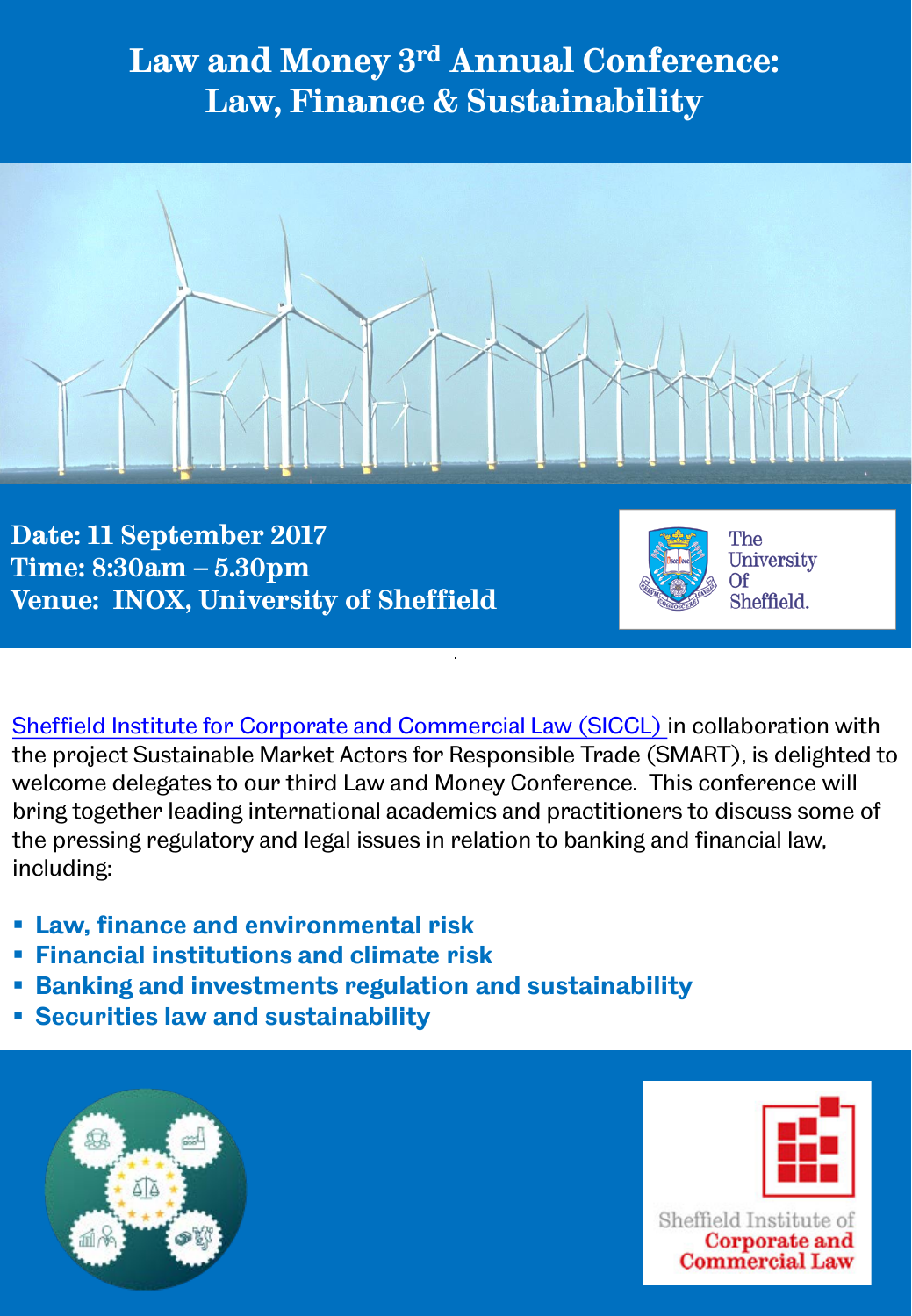# **Programme**

| $8:30 - 8:55$   | <b>Coffee &amp; Registration</b>                                                                                                                                                                                                                                                                                                                                                                                                                                                                                                                                |
|-----------------|-----------------------------------------------------------------------------------------------------------------------------------------------------------------------------------------------------------------------------------------------------------------------------------------------------------------------------------------------------------------------------------------------------------------------------------------------------------------------------------------------------------------------------------------------------------------|
| $8:55 - 9:00$   | <b>Welcome: Jay Cullen</b> (University of Sheffield)                                                                                                                                                                                                                                                                                                                                                                                                                                                                                                            |
| $9.00 - 9:30$   | <b>Keynote: Kern Alexander (University of Zurich)</b><br>"Green Banking: Redefining Business or Redefining Regulation"                                                                                                                                                                                                                                                                                                                                                                                                                                          |
| $9:30 - 10:20$  | Theoretical issues in finance, law and sustainability<br><b>Chair: Jay Cullen</b> (University of Sheffield)<br><b>David Campbell</b> (University of Lancaster)<br>"Fictitious Capital and Carbon Trading"<br><b>Javier Solana</b> (University of Glasgow)<br>"Financing Sustainability: Does Law Matter?"                                                                                                                                                                                                                                                       |
| $10:20 - 10:35$ | <b>Coffee</b>                                                                                                                                                                                                                                                                                                                                                                                                                                                                                                                                                   |
| $10:35 - 12:00$ | Securities law, capital markets law and sustainability<br><b>Chair: Andreas Ruhmkorf (University of Sheffield)</b><br><b>Christopher Bruner</b> (University of Georgia)<br>"Corporate Governance Reform in Post-Crisis Financial Firms: Two<br><b>Fundamental Tensions"</b><br><b>Virginia Harper-Ho</b> (University of Kansas)<br>Nonfinancial Risk Disclosure & The Costs of Private Ordering<br><b>Vincenzo Bavoso</b> (University of Manchester)<br>"Capital Markets, Debt Finance and the EU Capital Markets Union: A Law and<br><b>Finance Critique."</b> |
| $12:00 - 13:25$ | <b>Corporate law, finance and environmental sustainability</b><br><b>Chair: Navajyoti Samanta (University of Sheffield)</b><br><b>Beate Sjåfjell (University of Oslo)</b><br>"Closing the Circle: Corporate Boards & the Financial Risk of Corporate<br>Unsustainability"<br><b>Andrew Johnston</b> (University of Sheffield)<br>Climate-related Financial Disclosures: What Next for Environmental<br>Sustainability<br><b>Linn Anker-Sørensen</b> (University of Oslo)<br>"Corporate Groups and Evasion of Sustainability Reporting"                          |
| 13:25-14:15     | Lunch                                                                                                                                                                                                                                                                                                                                                                                                                                                                                                                                                           |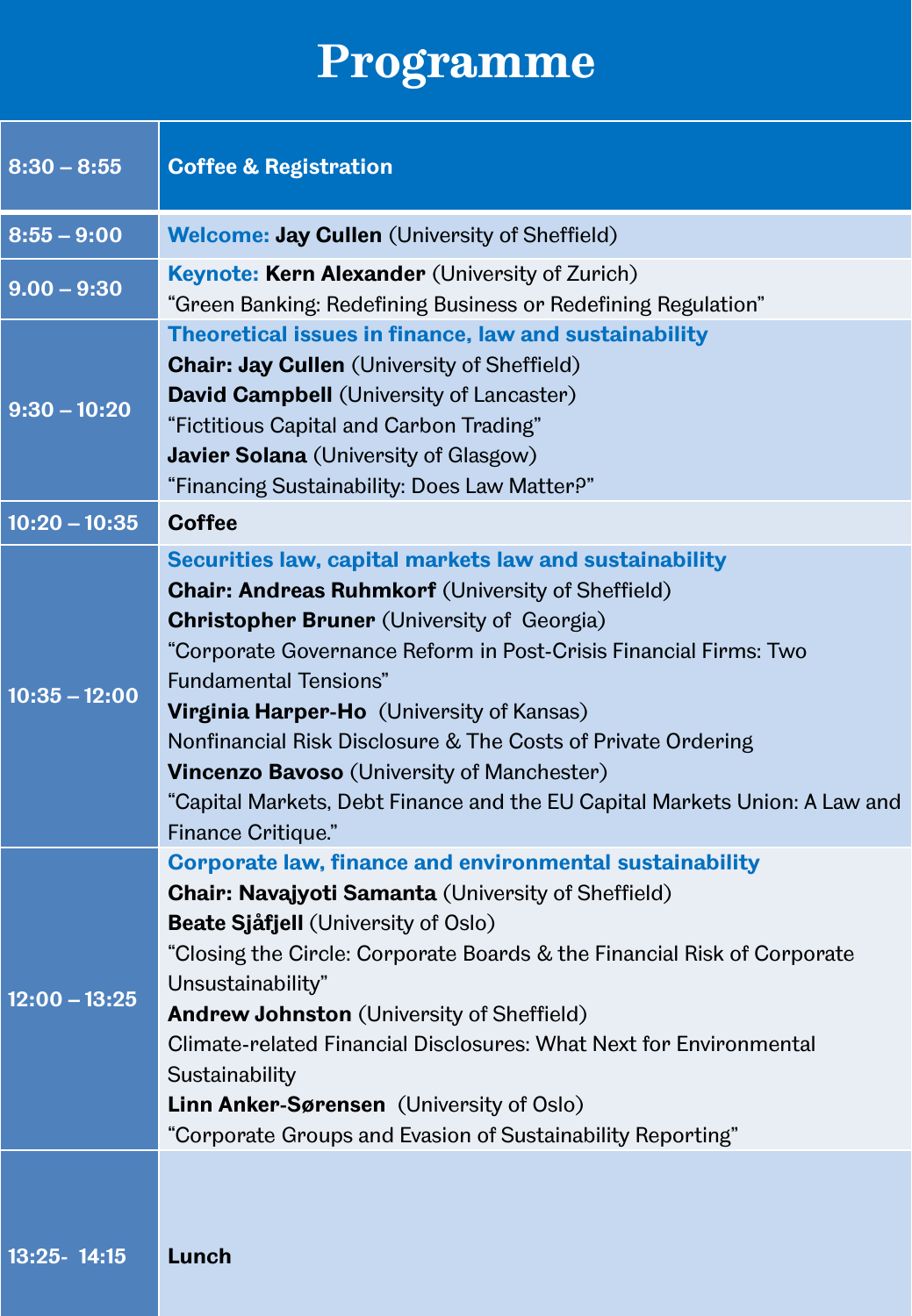## **Programme**

|                 | <b>Afternoon Sessions</b>                                                                                               |
|-----------------|-------------------------------------------------------------------------------------------------------------------------|
|                 | Private debt, investment law & social sustainability                                                                    |
|                 | <b>Chair: Georgina Tsagas (University of Bristol)</b>                                                                   |
| $14:15 - 15:40$ | <b>Catalin Gabriel Stanescu (University of Copenhagen)</b>                                                              |
|                 | "Datio in Solutum - A Viable Solution for More Sustainable Financial<br>Services <sup>p"</sup>                          |
|                 | <b>Sarah Wilson &amp; Gary Wilson</b> (University of York; Nottingham Trent<br>University)                              |
|                 | "Exploring interactions between Law, Finance and Sustainability in Britain<br>through the prism of 'Inclusive Finance'" |
|                 | <b>Ian Robertson</b> (University of Oxford)                                                                             |
|                 | "Responsible Investment Requires a Proxy Voting System Responsive to Retail                                             |
|                 | Investors"                                                                                                              |
| $15:40 - 16:00$ | <b>Coffee</b>                                                                                                           |
| $16:00 - 17:25$ | Economic sustainability, law and financial stability                                                                    |
|                 | <b>Chair: Andrew Johnston (University of Sheffield)</b>                                                                 |
|                 | Mika Viljanen (University of Turku)                                                                                     |
|                 | "Making climate-conscious banks?"                                                                                       |
|                 | Yuri Biondi (French National Centre for Scientific Research, Paris)                                                     |
|                 | "Interbank Credit and the Money Manufacturing Process. A Systemic                                                       |
|                 | Perspective on Financial Stability"                                                                                     |
|                 | <b>Jukka Mähönen</b> (University of Oslo)                                                                               |
|                 | "Hybrid business models as a path to corporate sustainability?"                                                         |
| 17:30           | <b>Close</b>                                                                                                            |





Sheffield Institute of<br>Corporate and<br>Commercial Law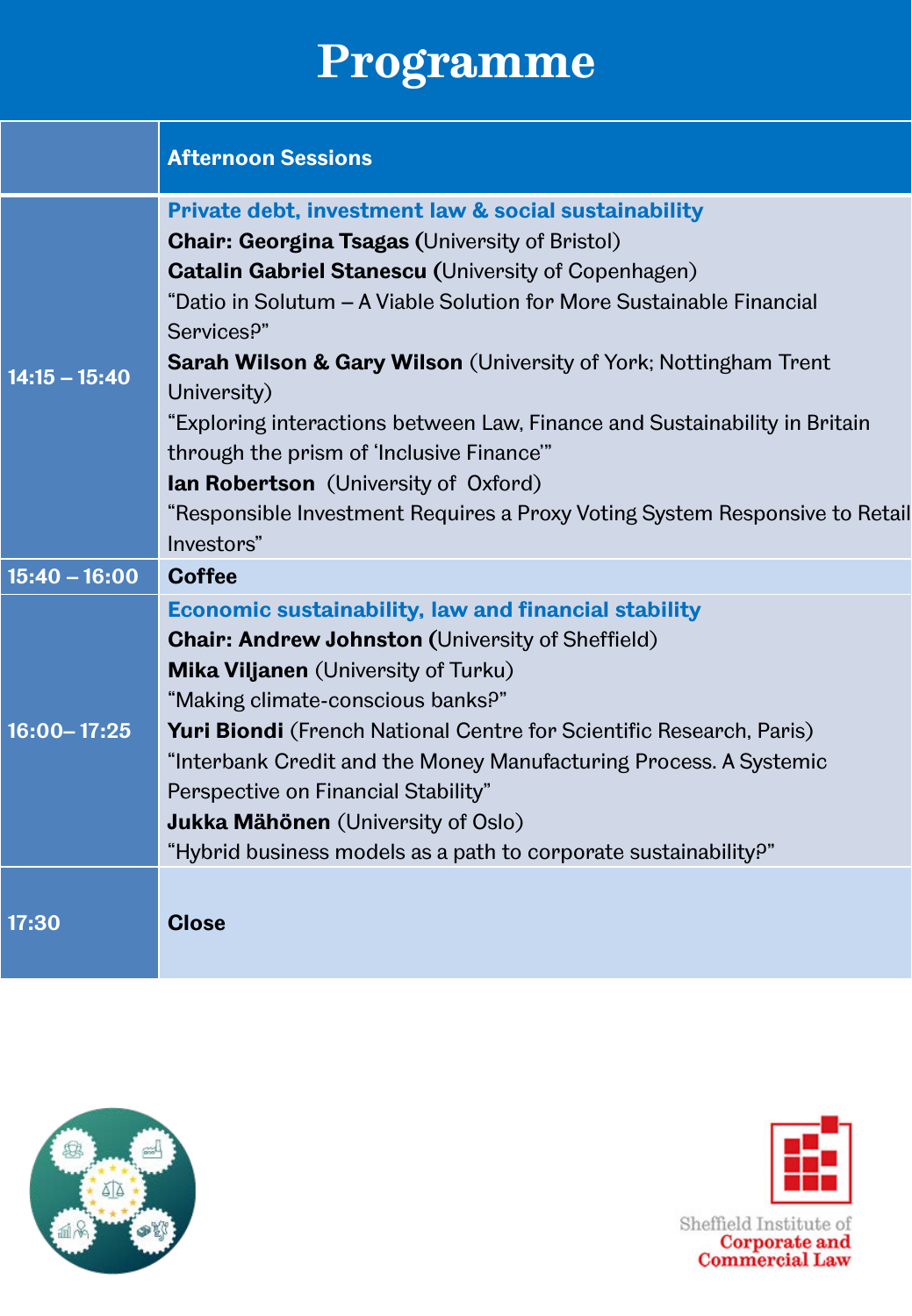### **Kern Alexander**

Kern Alexander is Professor of Banking and Financial Market Regulation at the University of Zurich. He is a lawyer and economist with a research focus on the regulation of systemic risk in financial markets. His publications include 'Principles of Banking Regulation' (CUP, 2018) and 'Global Governance of Financial Systems' (co-author)(OUP 2006). He is also coauthor of 'Brexit and Financial Services' (London: Bloomsbury, 2018). He has led several research projects commissioned by the United Nations on banking regulation and environmental sustainability, which have led to several publications, including 'Stability and Sustainability in Banking Reform: Are Environmental Risks Missing in Basel?' (2014, UNEP/Cambridge) and 'Greening Banking Policy' (2016, UNEP/G20).

Kern has also written extensively on UK and EU market abuse law and regulation, and is coeditor of several books on international and European financial regulation and international trade law. He has written several commissioned reports for the European Parliament on financial regulatory reform and the Eurozone sovereign debt crisis and was a Member of the Expert Panel on Financial Services for the European Parliament (2009-2014). He was Specialist Advisor to the British Parliament's Joint Select Committee on the Financial Services Act 2012 and has served as an adviser to the UK Serious Fraud Office on the Libor investigations. He is Academic Programme Director for the Cambridge Judge Business School Compliance Academy. He was educated at Cornell, Oxford and Cambridge Universities.

### **Linn Anker-Sørensen**

Linn Anker-Sørensen is a PhD candidate at the University of Oslo. The tentative title for her dissertation is 'Control Decoupling and Information Asymmetry: Towards a Systems-Theoretical Perception of Corporate Groups'. The project focuses on how we understand corporate groups in a regulatory context, and how new financial practices challenge the scope of regulatory regimes aiming at financial transparency, due to an outdated perception of corporate control.

Anker-Sørensen has been affiliated with the University of Oslo since 2010. She contributed to the Oslo-led Sustainable Companies project, focusing on various liability schemes of parent companies for environmental externalities of foreign subsidiaries. Linn is a part of the SMARTproject where her research on corporate group structures and control relations serve as a reference to the potential scope of regulatory arbitrage derived from current EU legislation. Linn's research contains contributions related to corporate liability concerns, financial engineering practices and the significance of EU law in Norwegian company law.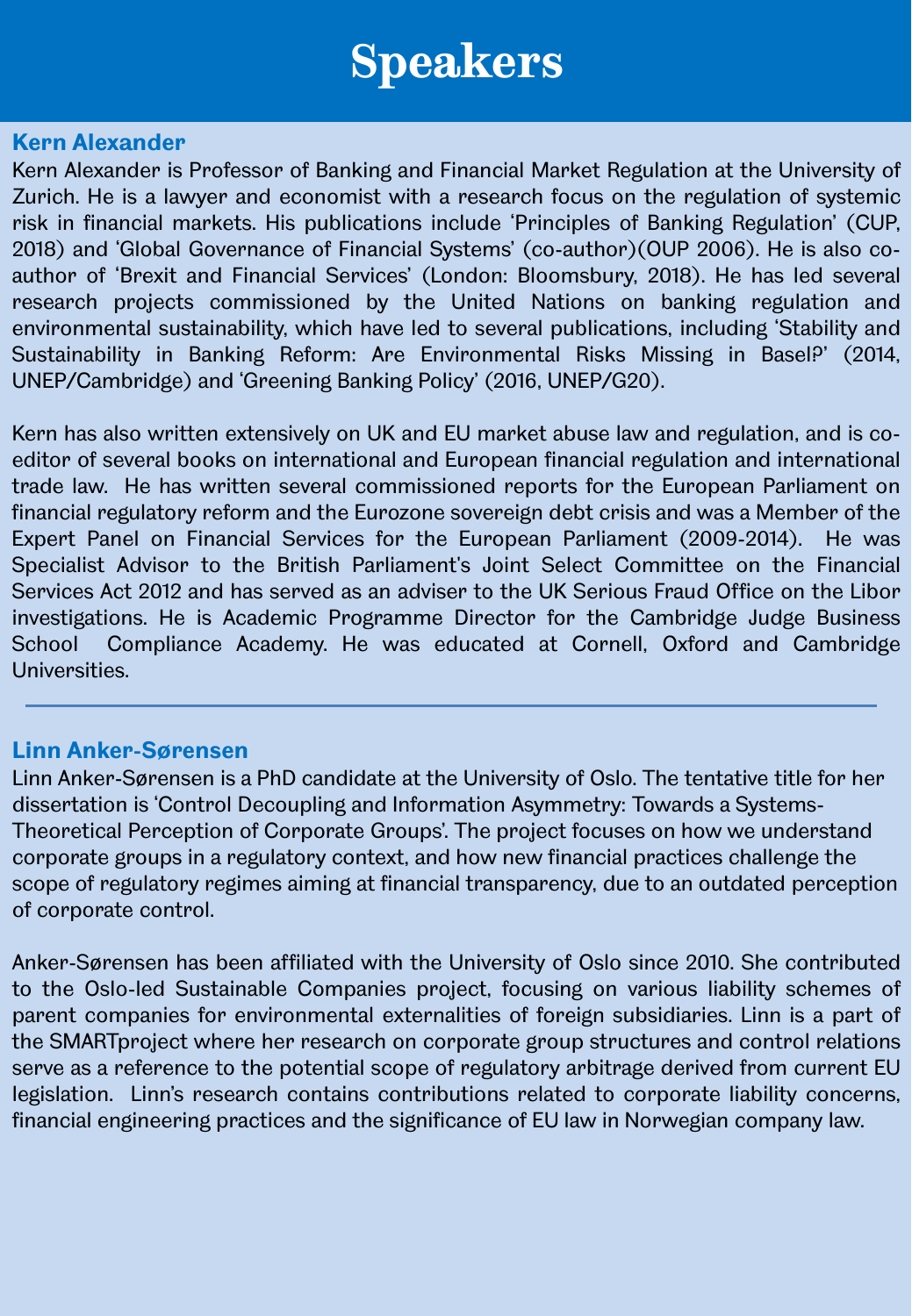#### **Vincenzo Bavoso**

Vincenzo Bavoso was appointed as Lecturer in Commercial Law in the School of Law in September 2014. Before taking up this post, he was a post-doctoral research associate in the "Tipping Points Project" between June 2013 and its termination in June 2015, at Durham University (Law School and Institute of Hazard Risk and Resilience). He worked on Work Package two of the project, focusing on multidisciplinary research on the global financial crisis in the banking sector. The project was funded by the Leverhulme Trust.

Previously (2011 - 2013) Vincenzo was a Lecturer in Law at Kingston University where I taught in the areas of company, commercial and financial law. In 2012 he was awarded a PhD in Corporate and Financial Law from the University of Manchester, where he also taught company law as an associate lecturer for a semester. Between March and September 2013 Vincenzo was involved in the review of the OECD finance instruments, a project commissioned to the University of Edinburgh.

Prior to joining academia, Vincenzo was a practising lawyer, in Italy initially where he was called to the bar, and then in Monaco and in the UK where he worked in in-house positions. Vincenzo's main teaching and research interests lie in the areas of Corporate Law, Corporate Governance, Structured Finance and Financial Regulation.

### **Yuri Biondi**

Senior Tenured Research Fellow, CNRS - National Centre for Scientific Research of France Research Director and Member of the Executive Committee, Financial Regulation Research Lab (Labex ReFi), Paris, France

Yuri Biondi is senior tenured research fellow of the CNRS (IRISSO – University Paris Dauphine PSL) and research director at the Financial Regulation Research Lab (Labex ReFi) in Paris. Graduate of the Bocconi University of Milan (DES), of the University of Lyon (DEA, PhD), of the University of Brescia (PhD) and of the University of Paris I Sorbonne (HDR), he is founding editor of the Journal "Accounting, Economics and Law: A Convivium" and convener of the SASE Research Network devoted to "Accounting Economics and Law." He is coordinator of the SIG devoted to 'Business and Financial Law' of the European Law Institute. He was chairman of the Financial Accounting Standards Committee (FASC) of the American Accounting Association (AAA) from August 2011 to August 2013 (member since August 2010). His research interests include dynamic systems analysis; economic theory; corporate governance and social responsibility; financial, prudential and accounting regulation; governmental accounting and finances; non-financial reporting and disclosure. Further information at (personal website): <http://yuri.biondi.free.fr/>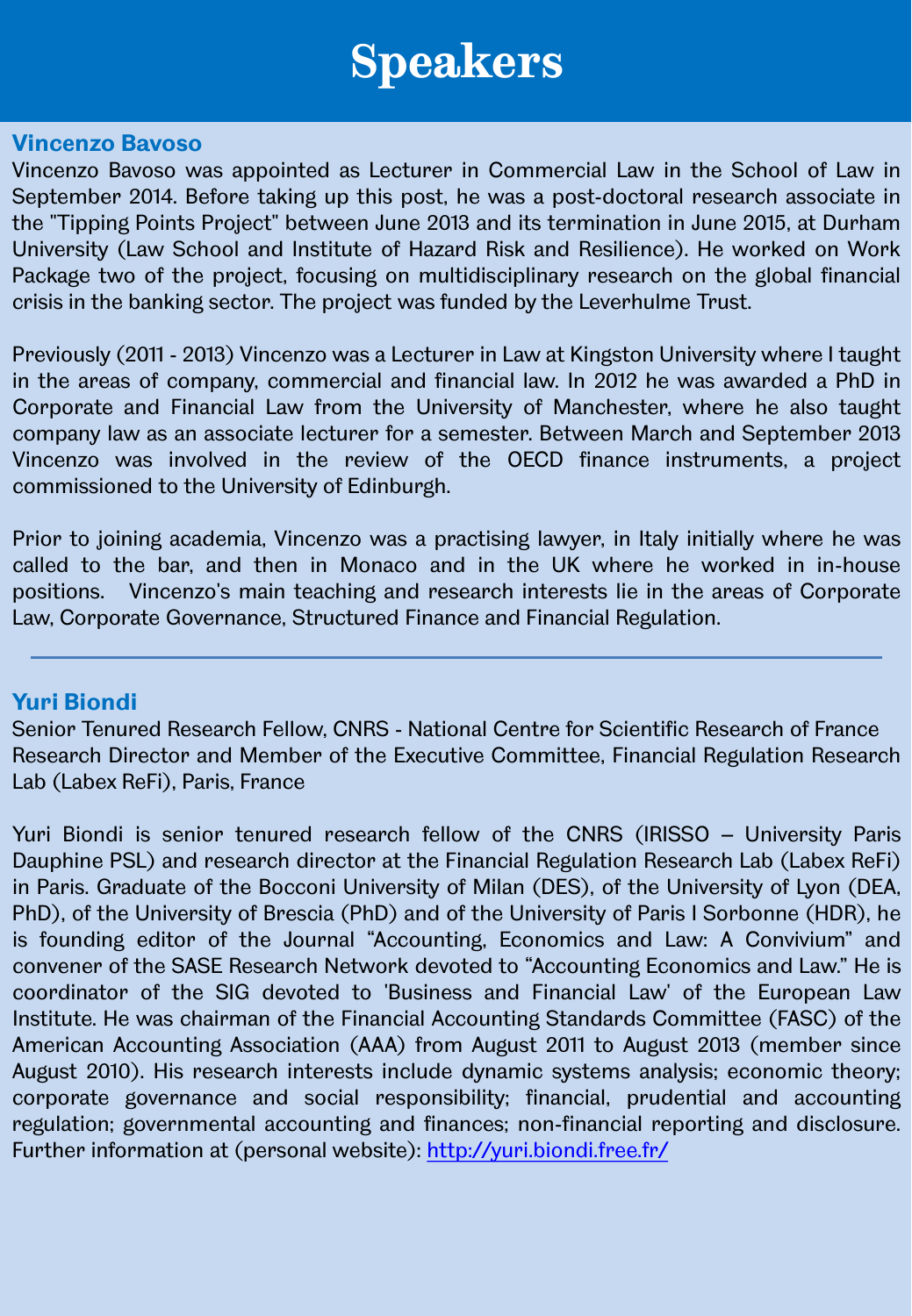#### **Christopher Bruner**

Christopher Bruner is a J. Alton Hosch Professor of Law at the University of Georgia. His scholarship and teaching focus on corporate, securities and financial law, including international and comparative dimensions of these fields. Bruner's first book, *Corporate Governance in the Common-Law World: The Political Foundations of Shareholder Power* (CUP 2013), has been called 'a revelation' and 'a work of monumental significance and scholarly craft,' and has been translated into Chinese (CUP & Law Press China 2016). His recent book, *Re-Imagining Offshore Finance: Market-Dominant Small Jurisdictions in a Globalizing Financial World* (OUP 2016), examines the roles of small jurisdictions in crossborder corporate and financial services.

His articles have appeared in a number of highly regarded law and policy journals, and he serves as co-editor of the Hart Publishing/Bloomsbury Professional book series *Contemporary Studies in Corporate Law*. Bruner has been a visitor to the law faculties of the University of Cambridge, the University of Hong Kong, the University of Leeds, the University of Sydney, the University of Toronto, the National University of Singapore and the Southwest University of Political Science and Law (Chongqing, China). He received his A.B., M.Phil. and J.D. from the University of Michigan, the University of Oxford and Harvard Law School, respectively.

### **David Campbell**

David Campbell was educated at Cardiff University, UK (BSc(Econ) 1980), the University of Michigan School of Law, USA (LLM 1985), and the University of Edinburgh, UK (PhD 1985). He is a Fellow of the Chartered Institute of Arbitrators. Since 1985, he has taught at a number of British universities and in Australia, Hong Kong, Japan, New Zealand, Spain and the USA. He currently is a Professor of Law in the Lancaster University School of Law, UK.

He has written on a wide range of legal and social scientific issues in leading UK, Commonwealth and US journals. He is a world leading contributor to the formulation of 'the relational theory of contract'. His principal books on this theory are *Changing Conceptions of Contract* (with L Mulcahy and S Wheeler, eds, 2013); *The Implicit Dimensions of Contract* (with H Collins and J Wightman, eds, 2003), *Remedies in Contract and Tort* (with D Harris and R Halson, 2002), and an edited collection of the works of Ian Macneil: IR Macneil, *The Relational Theory of Contract* (ed D Campbell, 2001).

His main current research interests are in remedies for non-performance of contractual obligations and in regulatory theory, and particularly in the development of a 'non-Chicagoan' law and economics of these subjects. He currently is working on a book which restates the relational theory of contract, *Contractual Relations*, and on a book on Coase's critique of intervention, *Law and Economics and the Concept of Regulation*.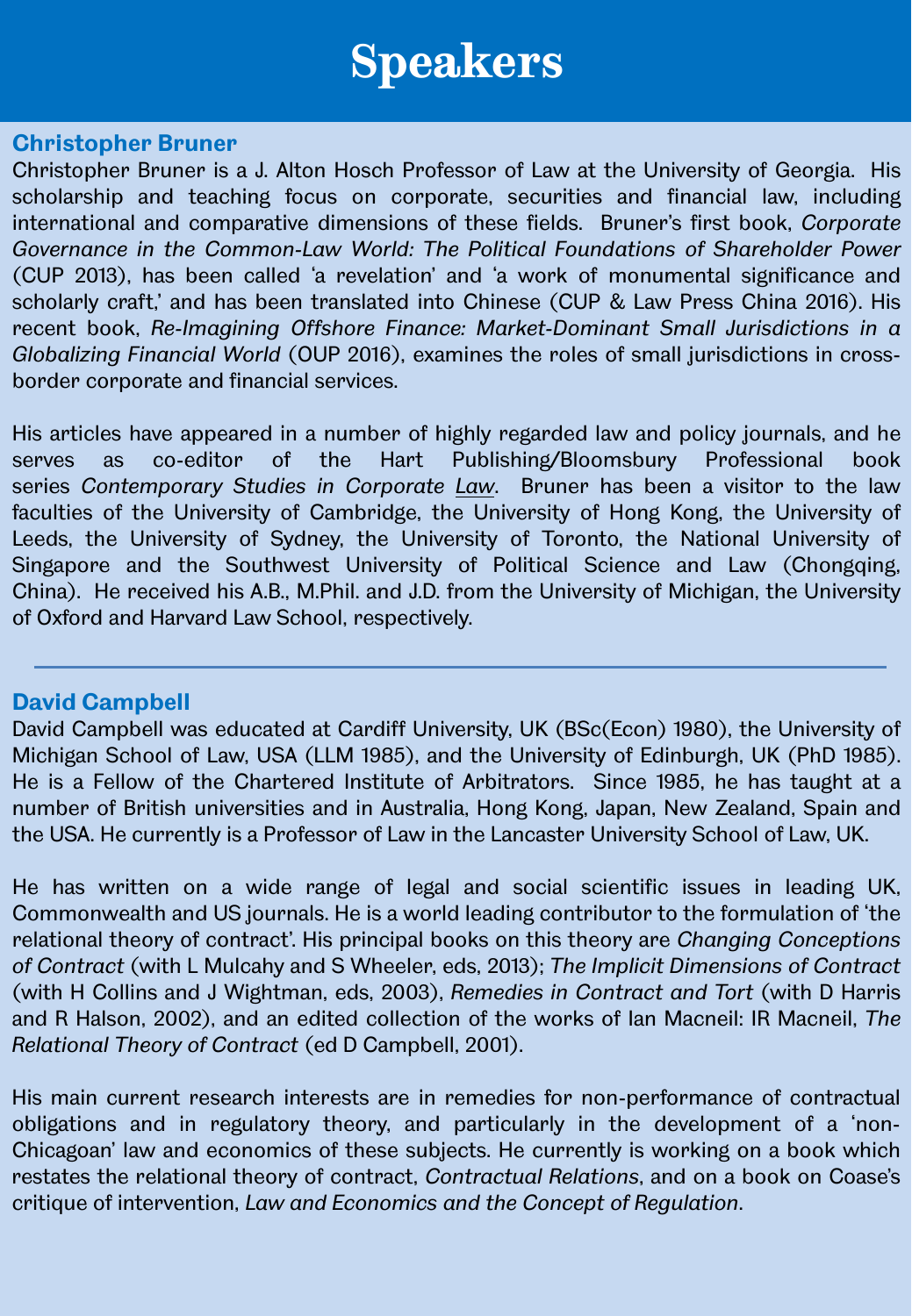### **Jay Cullen**

Dr Jay Cullen joined Sheffield Law school as a lecturer in banking and finance law in 2013. His research focuses on banking regulation, economic theory and corporate governance. He has written a monograph on executive compensation (*Executive Compensation in Imperfect Financial Markets*, Elgar 2014), and published widely in UK, European and US journals. His work on bank leverage and corporate governance has been quoted by the Financial Times, the Bank of England and the European Commission. He holds degrees from the Universities of Liverpool and Manchester.

### **Virginia Harper-Ho**

Virginia Harper Ho is a Professor of Law, a Docking Faculty Scholar, and Co-Director of the Polsinelli Transactional Law Center at the University of Kansas School of Law. Her research focuses on the intersections of comparative corporate governance, finance, and sustainability in both the U.S. and China. She has written recently on financial disclosure reform, shareholder activism, the governance of multinational corporate groups, and public-private corporate responsibility initiatives. Her work has been published by leading law reviews and peer-reviewed journals, as well as by the University of California-Berkeley's Institute for East Asian Studies. She is currently working on several projects related to the role of commercial banks in China's green finance reforms. Virginia is a Fellow of the National Committee on U.S.-China Relations and chairs the American Society of Comparative Law's Younger Comparativists' Committee.

### **Andrew Johnston**

Andrew is Professor of Company Law and Corporate Governance at the School of Law at the University of Sheffield and a member of the Sustainable Market Actors for Responsible Trade (SMART) Project [\(uio.no/smart\)](http://uio.no/smart), which is based at the University of Oslo. He is also a research associate at the University of Cambridge Centre for Business Research, a member of the GOODCORP Research Network, and an Associate Fellow, Sheffield Political Economy Research Institute (SPERI). Recently he has been a visiting professor at Mines ParisTech and Queensland University of Technology. In the past, he has held positions at the Universities of Queensland, Cambridge and Warsaw.

His current research interests lie in the intersection of corporate governance, law, and heterodox and institutional economics. Recent papers have examined responses to the financial crisis, including the cap on bonuses in financial institutions, regulation of hedge funds and repo markets, the proposed amendments to the Shareholder Rights Directive, and the European Regulation on Credit Rating Agencies. As part of the Sustainable Companies project, he worked with Beate Sjåfjell, David Millon and others on an analysis of the possibilities of furthering sustainability through corporate law. In other work, he has offered a critical appraisal of Corporate Social Responsibility initiatives from both economic and sustainability perspectives, and explored comparative takeover regulation. In 2009, he published a book with Cambridge University Press entitled *EC Regulation of Corporate Governance* which emphasised the important role of European law in sustaining and encouraging employee participation in the face of the drive for shareholder primacy.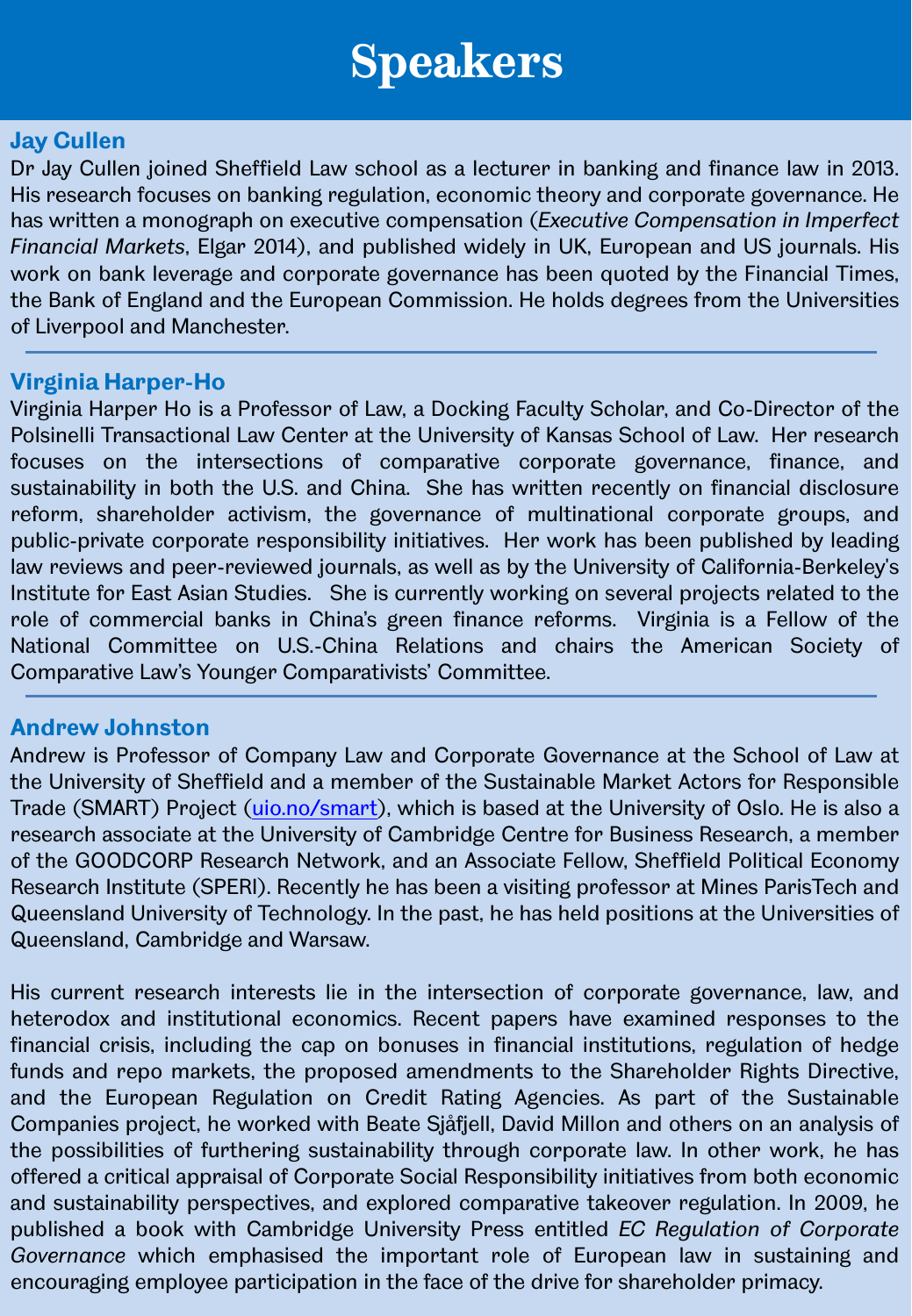#### **Jukka Mähönen**

Jukka is a Professor of Law at the University of Oslo Department of Private Law, co-leader of the Research Group Companies, Markets and Sustainability and risk manager of the Sustainable Market Actors for Responsible Trade (SMART) Horizon 2020 project. Before coming to Oslo in 2015, he was a Professor of Civil Law and Dean at the University of Turku, Finland. He holds LL.M. (Turku and Berkeley), M.Sc. (Econ.) (Turku), LL.Lic. (Turku), and LL.D. (Turku) degrees. In Oslo he teaches law and economics and company law. He teaches regularly company law also at the University of Helsinki, Finland. He has served as a board member in the Finnish Corporate Law Association and been a member of the EU Commission's Advisory Group on Company Law and Corporate Governance. In addition, he has served in various committees of the Finnish Government in the fields of corporate law, property law, tax law and accounting and auditing law.

His research interests are in company and cooperative law, securities law, accounting and auditing law, tax law and economic analysis of law. Recently he has worked with the relationships between institutional investors, public entities as market actors, and sustainability. He is developing a new conceptualisation of the complexity of constraints of and drivers for planetary and societally tolerable economy, through focus on public actors in publicprivate markets, employing a novel conceptual framework, 'comparative regulatory ecology', based on a systemic interdisciplinary analysis of the regulation framing and shaping public actors' market behaviour.

### **Ian Robertson**

Ian is a part-time DPhil Candidate at the University of Oxford. He holds graduate degrees from Carleton and Dalhousie Universities and undergraduate degrees from the University of British Columbia, as well as a post-graduate diploma from Oxford. He is also a CFA charterholder. As a longstanding leader and volunteer within the CFA community, Ian is currently a regional lecturer in ethics and a contributing book reviewer to the Financial Analysts Journal. In the past, Ian served as a member of the global Disciplinary Review Committee, in various capacities within the CFA examination process, and as a past president of the CFA Society of Vancouver. He is a past chair of the UBC Alumni Association, and subsequently served as a Campaign Cabinet member of UBC's \$1.5 billion fundraising campaign. He is a board member of the Responsible Investment Association (Canada), and has worked in the investment industry for over twenty years.

Ian's academic pursuit stems from his industry experience, where he has noted that institutional investors are increasingly adopting Responsible Investment practices – including consideration of ESG factors in voting proxies – but retail investors' ability to do the same is limited. His DPhil thesis focusses on the gap between retail investors' interest in Responsible Investment and their ability to vote proxies effectively. His first paper, *Responsible Investment Requires a Proxy Voting System Responsive to Retail Investors*, was awarded 'Best Student Paper' at the 2017 UNPRI Academic Conference, and will be published shortly as a chapter in *Designing a Sustainable Financial System: Development Goals and Socio-Ecological Responsibility.* His DPhil supervisors are Professor Gordon Clark, Director of the Smith School of Enterprise and the Environment and Professor Jonathan Michie, Professor of Innovation and Knowledge Exchange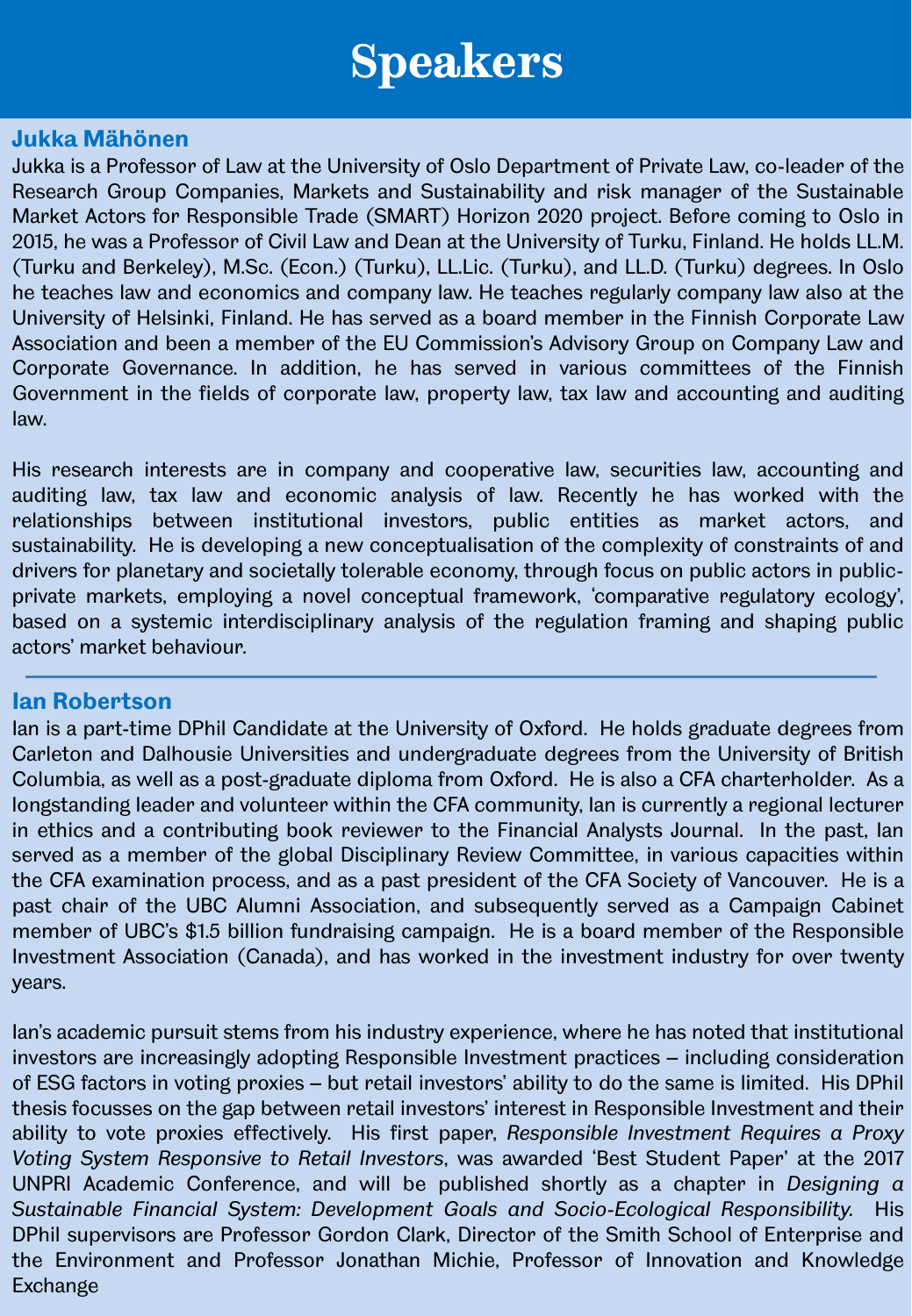### **Beate Sjåfjel**

Beate Sjåfjell is Professor Dr. Juris at the University of Oslo, Faculty of Law, Department of Private Law, and Adjunct Professor at the Norwegian University of Science and Technology (NTNU), Faculty of Economics, Department of Industrial Economics and Technology Management, and Professorial Research Fellow at Deakin University School of Law. Her fields of interest include company and financial market law, corporate governance and corporate sustainability, EU law, environmental law and law and economics.

### **Javier Solana**

Javier is a Lecturer in Commercial Law at the University of Glasgow. He specialises in international financial law and regulation. In 2017 he completed a DPhil at the University of Oxford where he explored the possible implications of collateral re-use for financial stability. He is also interested in the intersection between Law, Philosophy and Economics, as well as the role of Law in promoting financial inclusion and economic development. He holds degrees from Carlos III University of Madrid (BA, LLB, MPhil) and Harvard Law School (LLM).

### **Catalin Gabriel Stanescu**

Catalin Gabriel Stanescu is postdoctoral researcher at Centre for Enterprise Liability (Faculty of Law, University of Copenhagen) where he teaches Comparative Consumer Protection in the EU and US and researches on long-term contracts, but also on topics related to consumer finance and non-judicial debt collection.

He studied law at Al.I.Cuza University, Faculty of Law, in Iasi, Romania (1999-2003). He obtained an M.A. in political science in 2006 from the National School of Political and Administrative Studies, in Bucharest, Romania and an LL.M. in international business law in 2011 from CEU, Budapest, Hungary. In 2015, he graduated *summa cum laude* from the doctoral program of CEU, with a thesis dedicated to self-help and private debt collection, which was published by Springer during the same year. He has extensive practical experience in the field of Romanian private law. In 2004, he started working as a legal counsel for Ploiesti City Hall. In 2006, he became a member of the Romanian Bar Association and opened his own practice. He also worked as in-house counsel for the Romanian subsidiaries of Österreichische Mineralölverwaltung (OMV) and Gazprom, specializing in upstream oil and gas consultancy. Catalin often speaks on international conferences on areas related to consumer, commercial and secured transactions law. He published several monographs and a number of articles in internationally recognized law journals.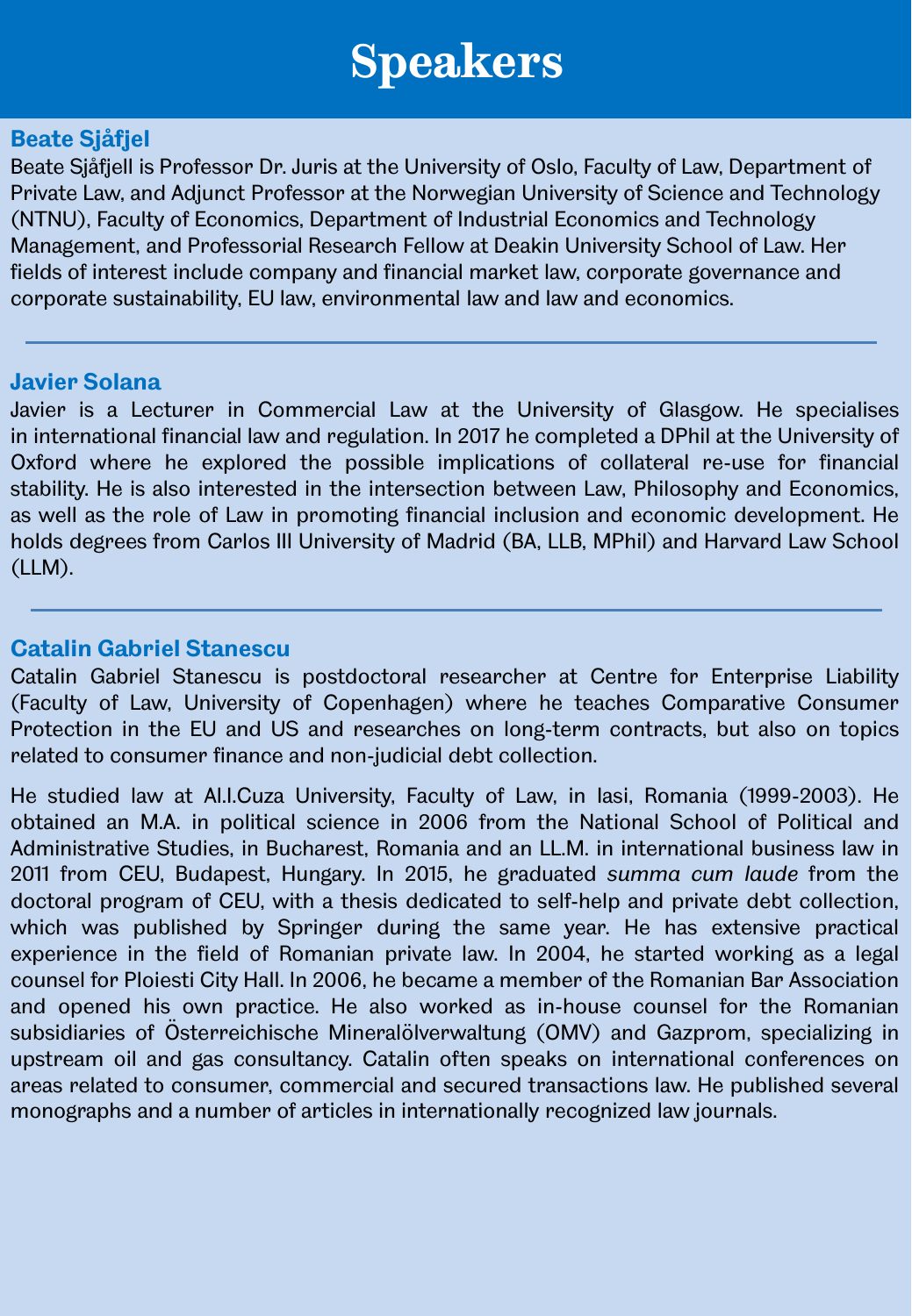#### **Mika Viljanen**

Dr. Mika Vlijanen (LL.M. 2001, LL.D. 2008) works as the professor of civil law at the Faculty of Law, University of Turku. Dr. Viljanen has held various positions at the faculty since 2002. In his research, Dr. Viljanen focuses on the regulation of financial markets, private law and regulatory theory, algorithmic agency, contracts and torts. His theoretical thinking is influenced by actor-network theory and new materialisms.

Dr. Viljanen is active in numerous research projects. He is the principal investigator in the legal components of AAWA and D4Value and project manager in MyDataLabs, all funded by TEKES, the Finnish Funding Agency for Technology and Innovation.

#### **Gary Wilson**

Gary is a Reader in Law in the Centre for Business and Insolvency Law at Nottingham Trent University. After reading Law at the University of Oxford, Gary spent a period of time as a corporate lawyer in private practice (in Eversheds Nottingham) primarily engaged in listed company work, with this followed by time as a Senior Lecturer in law at the University of Leeds. Gary is co-authoring (with Sarah Wilson) of *Banking and Society: New perspectives on mapping financial regulation and social justice for the 21st century* (Abingdon: Routledge (Law), 2018), and his recent publications include (with Sarah Wilson) (2016) 'Banking and regulation post-crisis: the significance of "culture" in the UK and experiences from Australia' Journal of International Banking Law and Regulation 31(7): 385-395.

In 2006, Gary's article 'Business, State, and Community: 'Responsible Risk Takers', New Labour, and the Governance of Corporate Business' (2000) Journal of Law and Society, 27(1), 151 was reprinted in P O'Malley *Governing Risks. Governing* Risk is a volume in the prestigious *International Library of Essays in Law and Society* edited by Austin Sarat, which as a series explores the development of the modern intellectual 'law and society' movement through collections of the most significant journal articles in key areas of law and society, with *Governing Risks* bringing together the 'most influential examinations and interpretations' of the 'major trend' by which contemporary law and government are increasingly characterised by a focus on risk.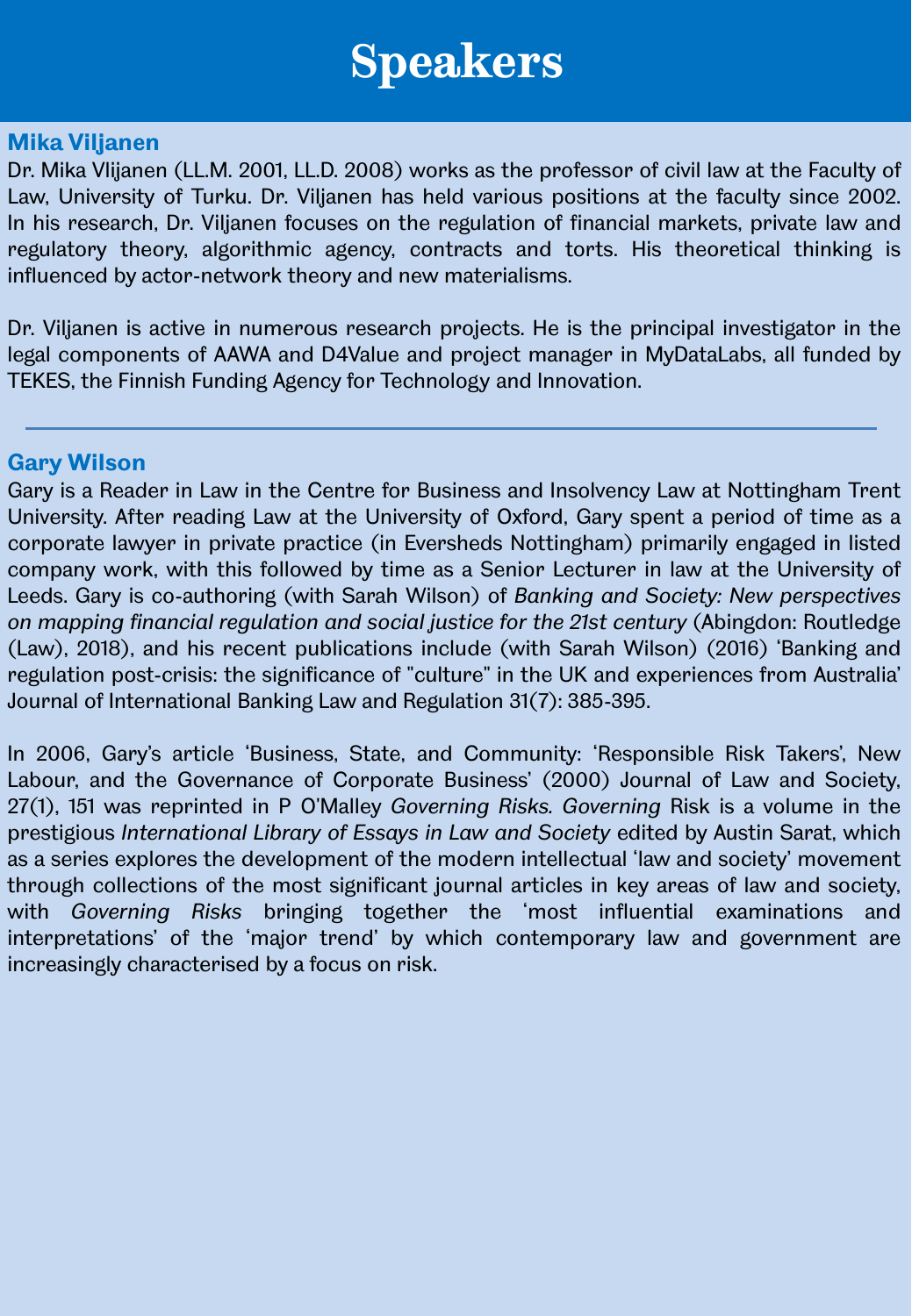#### **Sarah Wilson**

Sarah is a Senior Lecturer in Law at York Law School, University of York in the UK. After qualifying initially in Law at Cardiff Law School she commenced studies in Modern British History gaining a MA (History) and PhD (History) before taking up a number of posts in UK Law Schools. Her key research interests lie in Financial Law, Equity and Trusts, and a 'Law and History' combination of traditional Legal History and Modern British History.

Sarah has published widely in the sphere of Financial Law, particularly in Financial Crime, but also across the wider sweep of Financial regulation (including Banking law and regulation), where her work is increasingly internationally focused, concentrating particularly on the APAC region. Her monograph *The Origins of Modern Financial Crime: Historical foundations and current problems in Britain* (Abingdon: Routledge (Criminology), 2014) provides a multi-disciplinary analysis of financial crime from c 1830 to the present, and seeks to encourage greater utilisation of history and historical methodology for legal research and teaching, and this work was shortlisted for the Wadsworth Prize, awarded by the Business Archives Council for outstanding scholarship in Business History.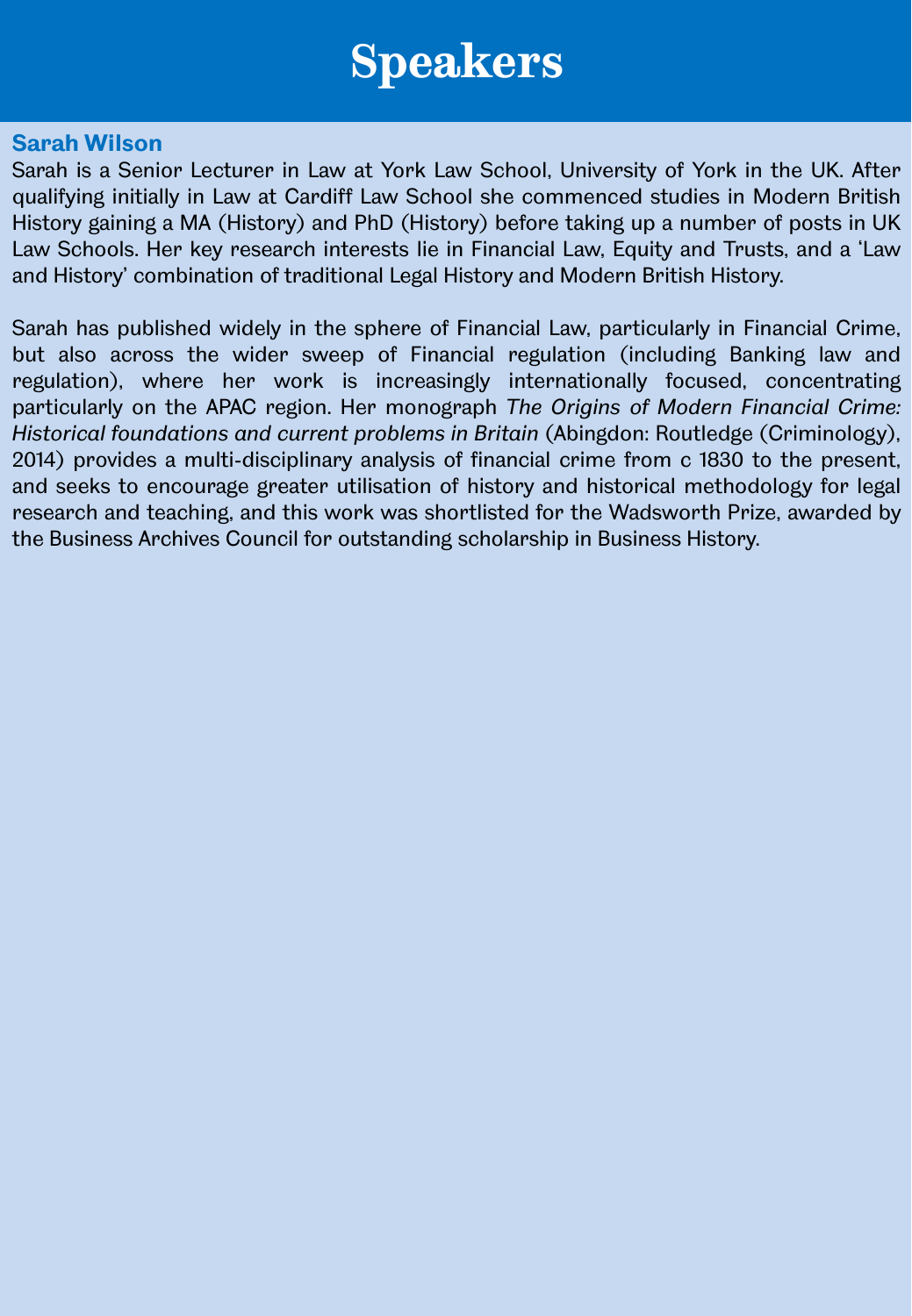# **Delegate List**

| <b>Forename</b> | <b>Surname</b>   | Organisation                                              |
|-----------------|------------------|-----------------------------------------------------------|
| Hodon           | Abdullahi        | Mag Accountant Ltd                                        |
| Amarilys        | Abreu            |                                                           |
| Hanna           | Ahlström         | Department of Private Law, University of Oslo             |
| Kern            | Alexander        | University of Zurich                                      |
| Gaffo Penaye    | Alice Juliette   |                                                           |
| Hussain         | Alsalamah        |                                                           |
| Linn            | Anker-Sørensen   | University of Oslo                                        |
| Shamim          | Ara              | Supreme Court of Bangladesh                               |
| Tomiwa          | Atobatele        | Ogunwole & Co                                             |
| Daniel          | Bailey           |                                                           |
| Funmilola Itunu | Bamidele         | Office of Auditor General Ogun State                      |
| Vincenzo        | <b>Bavoso</b>    | University of Manchester                                  |
| Yuri            | <b>Biondi</b>    | French National Centre for Scientific Research,<br>Paris) |
| Luke            | <b>Blindell</b>  | University of Sheffield                                   |
| Megan           | Bowman           |                                                           |
| Christopher     | <b>Bruner</b>    | University of Georgia                                     |
| Declan          | Cairns-Holder    | Mattioli Woods plc                                        |
| David           | Campbell         | University of Lancaster                                   |
| Davide          | Cerrato          | <b>Ethical Screening</b>                                  |
| Irfan Ahmad     | Chattha          | Irfan Chattha Law Associates, Pakistan                    |
| Iris            | Chiu             |                                                           |
| Eleni           | Choidas          |                                                           |
| Frances         | Coppola          | Coppola Comment                                           |
| Martin          | Craig            | <b>SPERI</b>                                              |
| Jay             | Cullen           | University of Sheffield                                   |
| Anubhav         | Dubey            | LТI                                                       |
| Paul            | Firth            |                                                           |
| Michael         | Galanis          | University of Manchester                                  |
| Syreeta         | Gibson           | <b>Independent Contractor</b>                             |
| Pauline         | Giscombe         | <b>PGiscombe RN</b>                                       |
| Virginia        | Harper Ho        | University of Kansas                                      |
| Andrew          | Johnston         | University of Sheffield                                   |
| <b>Bernard</b>  | Jones            | Yada Williams & Associates                                |
| Ireneusz        | Książek          | Allerhand Institute                                       |
| Ursula          | Lawrence Archer  |                                                           |
| Joanne          | Lowe             | Cojolo Ltd                                                |
| Longjie         | Lu               | University of Leeds                                       |
| Jukka           | Mähönen          | University of Oslo                                        |
| Scarlett        | <b>Nalpas</b>    |                                                           |
| Armel           | Ndayikengurukiye | <b>ENGEN Burundi</b>                                      |
| Ugochukwu       | Osuagwu          | <b>St Francis Xavier Solicitors and Advocates</b>         |
| Renginee        | Pillay           | University of Essex                                       |
| Trevor          | Pugh             | <b>HSBC</b>                                               |